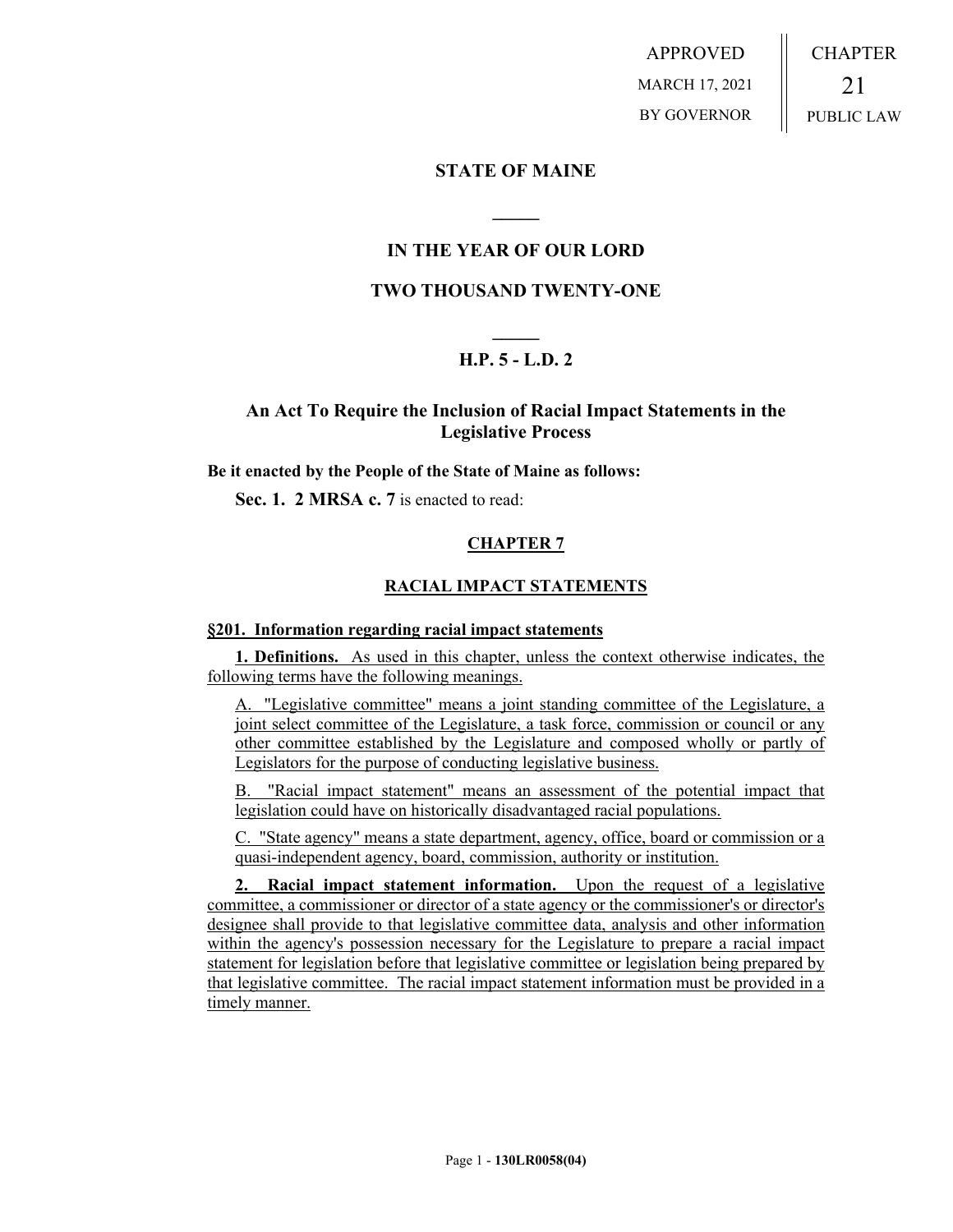**Sec. 2. Implementation of racial impact statement process pilot project.** The Legislative Council or its delegate shall perform a study to determine the best method to establish and implement a system of using racial impact statements for legislation. For purposes of this section, "racial impact statement" means an assessment of the potential impact that legislation could have on historically disadvantaged racial populations.

**1. Study.** In making the determination required by this section, the Legislative Council shall study and consider:

A. What has been done in other states to accomplish the development and use of racial impact statements;

B. What data, analysis or other information is needed to produce a racial impact statement and what the best source of that data, analysis or other information is, such as, but not limited to, an executive branch department or agency;

C. Specific policy areas that would benefit from the use of racial impact statements, including, but not limited to, education; health care; employment, including wages; housing, including home ownership; and criminal justice and public safety;

D. The costs of implementing the use of racial impact statements, either on a limited basis, such as for certain committees, policy areas or instruments, such as committee or floor amendments, or for all joint standing committees and all legislation; and

E. Anything else the Legislative Council considers relevant.

**2. Findings; recommendations for limited pilot project.** The Legislative Council shall complete its study under subsection 1 no later than November 1, 2021 and compile a report with its findings. Based on the information gathered pursuant to subsection 1 and its findings, the Legislative Council shall implement, no later than December 1, 2021, a pilot project for the limited use of racial impact statements in the Second Regular Session of the 130th Legislature.

In determining the scope of the pilot project, the Legislative Council shall consider:

A. Which joint standing committees will participate in the pilot project, which must be at least one but not more than 4;

B. What legislation, such as bills, committee amendments and floor amendments, will be subject to racial impact statement review;

C. What standards will be used to review legislation under paragraph B;

D. What resources or adjustments to the committee process will be needed to facilitate the inclusion of racial impact statements;

E. The cost required to implement such a pilot project;

F. Information or other resources needed to compile racial impact statements; and

G. Any other information relevant to the Legislative Council.

**3. Report by pilot project committees.** The chairs of each joint standing committee that was a part of the pilot project established pursuant to subsection 2 shall provide a report to the Legislative Council no later than 30 days following adjournment of the Second Regular Session of the 130th Legislature. The report must include: